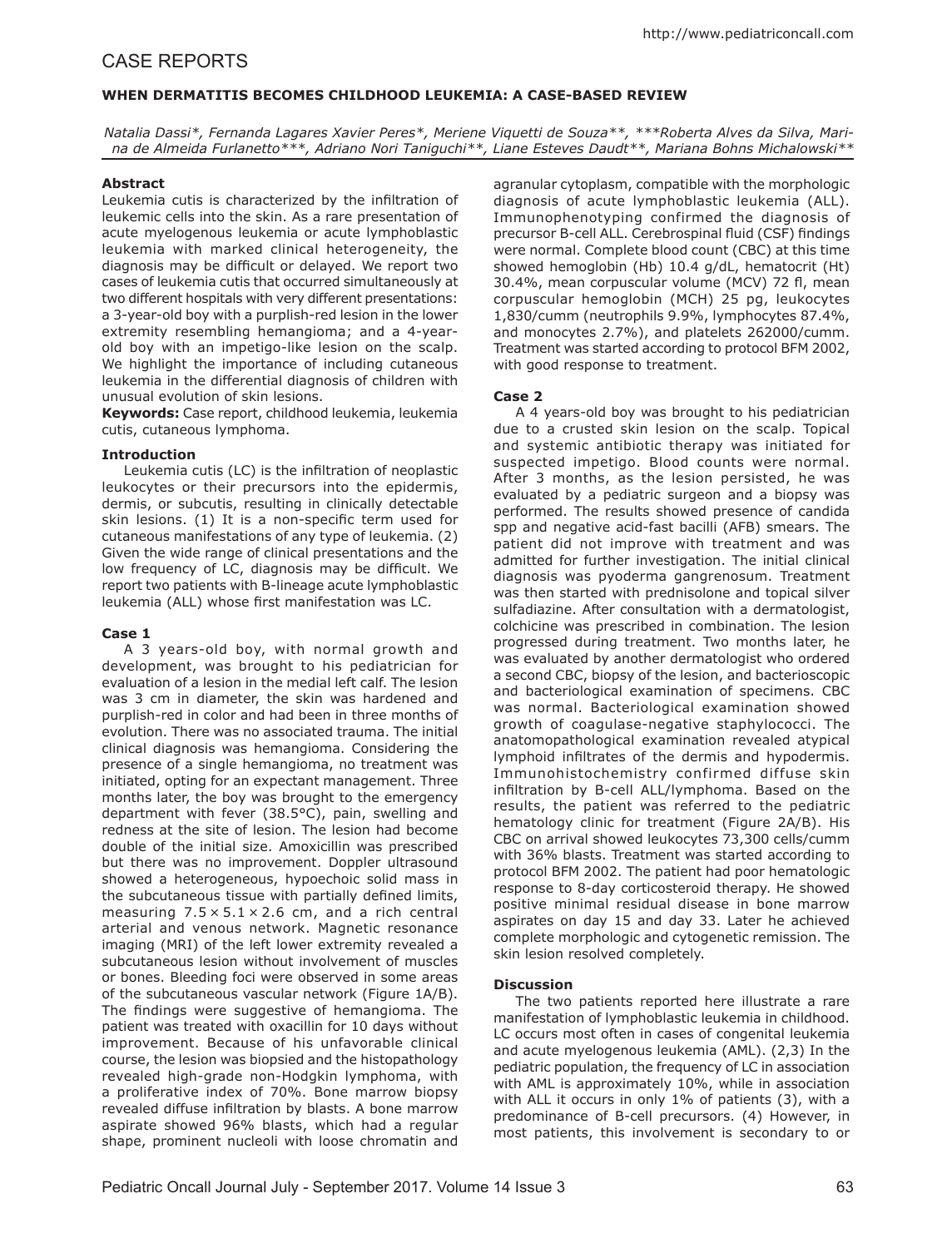

**Figure 2A/B. (A) Cranial lesion after biopsy; (B) Same lesion after treatment with chemotherapy.**



concomitant with lymph node involvement. (5) This was not observed in the patients reported here.

The cells of acute lymphoblastic leukemia and lymphoma are immunophenotypically indistinguishable. The most important aspect of differential diagnosis lies in the amount of bone marrow involvement: greater than 20% in leukemia. The skin is involved in 33% of patients with B-cell lymphoblastic lymphoma, but in only 1% of patients with B-cell ALL. (6) In the latter case, the cutaneous involvement is known as LC.

Some case series of children with cutaneous involvement by lymphoma have been reported in the literature. Lee et al (7), in 2013, examined the clinical and histologic features of 13 patients (children and adults) with cutaneous lymphoma, six with B-cell and seven with T-cell lymphoblastic lymphoma. Most patients with B-cell lymphoma had lesions in the head and neck. (7) The same finding was previously described by Boccara et al. (8)

Most cases of LC are defined once the diagnosis of systemic leukemia is established. Simultaneous involvement of these sites (bone marrow and skin) is observed in up to one-third of the cases, and LC occasionally (<10%) precedes the development of detectable leukemia in peripheral blood and/or bone marrow. (1,2,9) Therefore, a skin biopsy can be the first indication of the presence of leukemia in a subset of patients. (2)

LC may have a multitude of clinical presentations. Patients may present with single or multiple skin lesions, erythematous, violaceous, or hemorrhagic papules, nodules, or infiltrated plates, generalized rash, and erythroderma. Erythematous papules and nodules are described as the most frequent lesions, what is consistent with the presentation of LC in our patients. Typically, the nodules have a firm/rubbery consistency and may become purpuric in thrombocytopenic patients. There is usually no other associated symptom. In unusual presentations, lesions may resemble guttate psoriasis, dermatitis, and stasis ulcers. There are reports of LC in herpetic lesions, intravenous catheters, and recent surgical sites. Lower extremities are the most affected body region, followed by upper limbs, back, chest, scalp, and face. (1,2,10)

LC should be distinguished from cutaneous manifestations of bone marrow dysfunction secondary to leukemic infiltration, such as petechiae, drug reactions, and infections. The differential diagnosis should also include cutaneous lymphoma (mycosis fungoides and Sézary syndrome). Mycosis fungoides is characterized by hypopigmented lesions, especially on the buttocks, while Sézary syndrome is a cutaneous lymphoma that presents as diffuse erythroderma and lymphadenopathy, similar to mycosis fungoides. Cutaneous lymphomas, however, are very rare in the pediatric population. (3)

The differential diagnosis of lymphoproliferative disorders of the skin is one of the most challenging areas in dermatopathology. Biopsy is mandatory to exclude malignant lesions in patients with therapyresistant or unexplained skin lesions. Histopathology alone often allows the classification of cases into a particular diagnostic group (e.g., epidermotropic lymphomas), but it rarely provides a definitive diagnosis. Immunohistochemistry is essential. Performing multiple biopsies is indicated in morphologically distinct lesions, particularly in patients with suspected mycosis fungoides. (10,11)

The prognosis of B-cell ALL with cutaneous presentation seems to resemble the overall prognosis of ALL without any treatment adaptation.

#### **Conclusion**

Leukemia may present atypically as skin lesions. The two patients reported here had different cutaneous manifestations, mimicking hemangioma and infectious processes. The rarity of this presentation, along with marked clinical heterogeneity, makes clinical suspicion and accurate diagnosis difficult. We highlight the importance of performing skin biopsy of any lesion associated with unusual blood count or unexpected evolution. Biopsy allowed an accurate diagnosis in the two patients described here.

**Funding:** Financial support was provided by the Research and Event Support Fund of Hospital de Clínicas de Porto Alegre (FIPE-HCPA).

#### **Conflict of Interest:** None